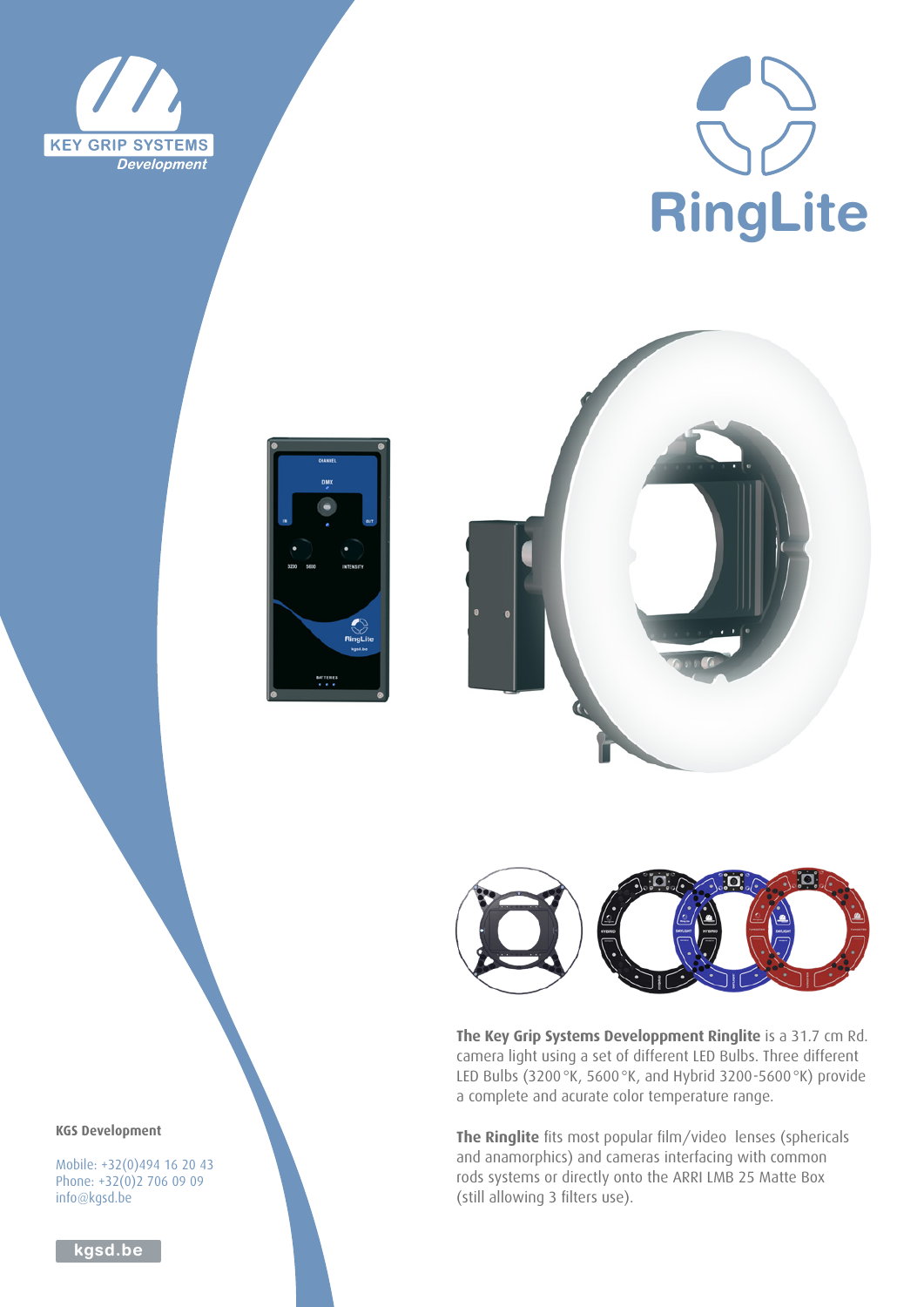

# **LED BULB**

# **Three different LED Bulbs are available:**

- **Tungsten**, using 240 LED's 3200°K
- **Daylight**, using 240 LED's 5600°K
- **Hybrid**, using a mix of 120 LED's 3200°K and 120 LED's 5600°K, allowing to work with any color between 3200°K and 5600°K

The LED Bulb simply fits the Ringlite frame using Velcro™.



# **FRONT RINGS**

Two Front Rings are available, they fit the RingLite with magnets offering a simple way to sandwich any gel material.

The White diffusion Ring neutraly softens the LED highlights, the Translucent Ring allows the choice of a specific diffusion.





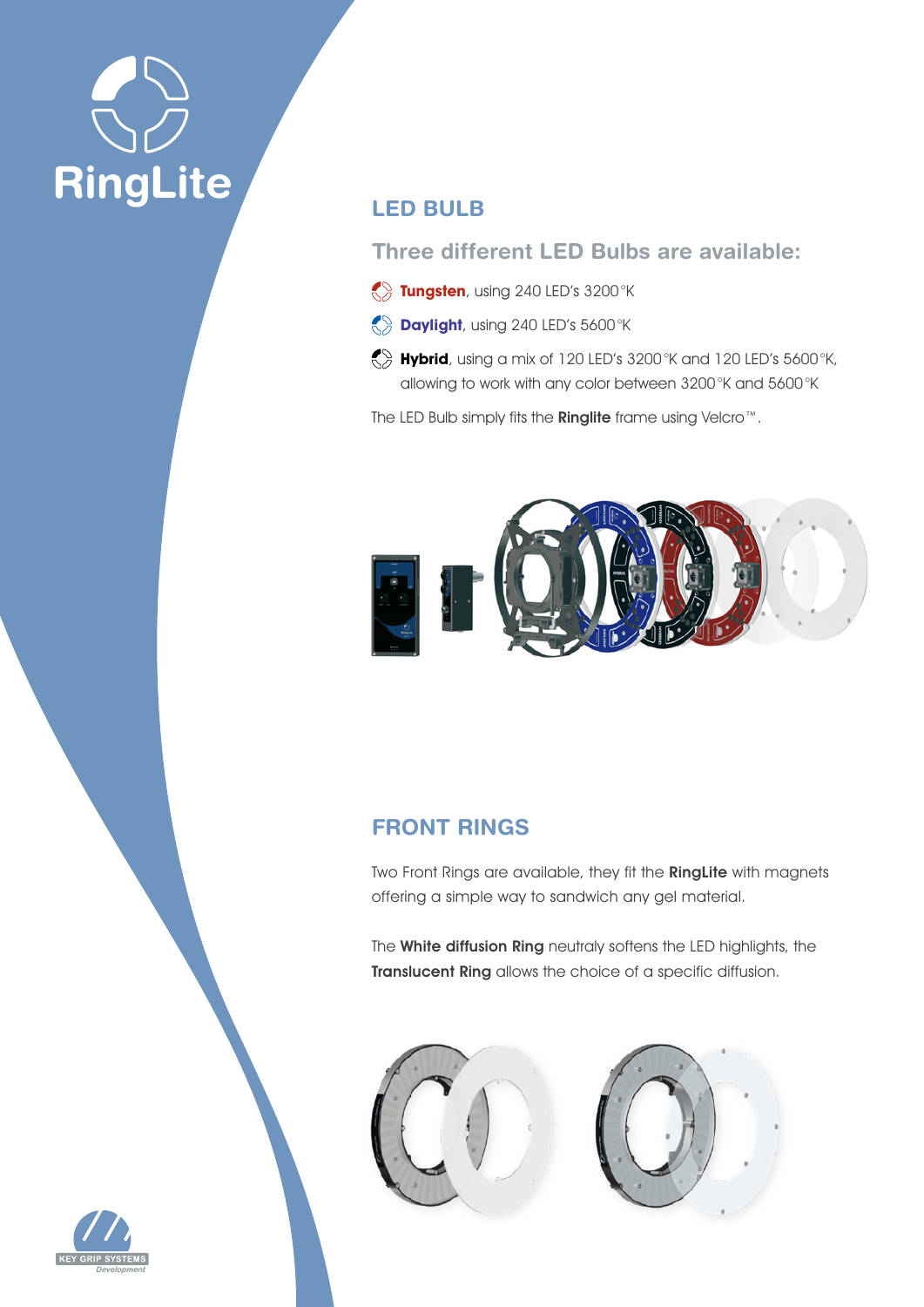

# **LIGHTING CONTROL**

### **Ligthing segments**

All the LED Bulbs are divided in four 90° segments. Each of the 4 ligthing segments can be individually switched on and off, allowing to blackout the light around the lens (left-right-up-down).

### **Intensity**

 $\langle \rangle \langle \rangle$ or by the External Radio Controler - DMX Transmitter.

# **Colour temperature**

 $\ll$  The color temperature can be balaced from 3.200°k to 5600°K by the Controler - Receiver or by the External Radio Controler - DMX Transmitter.



Radio Controler - DMX Transmitter Controler - Receiver



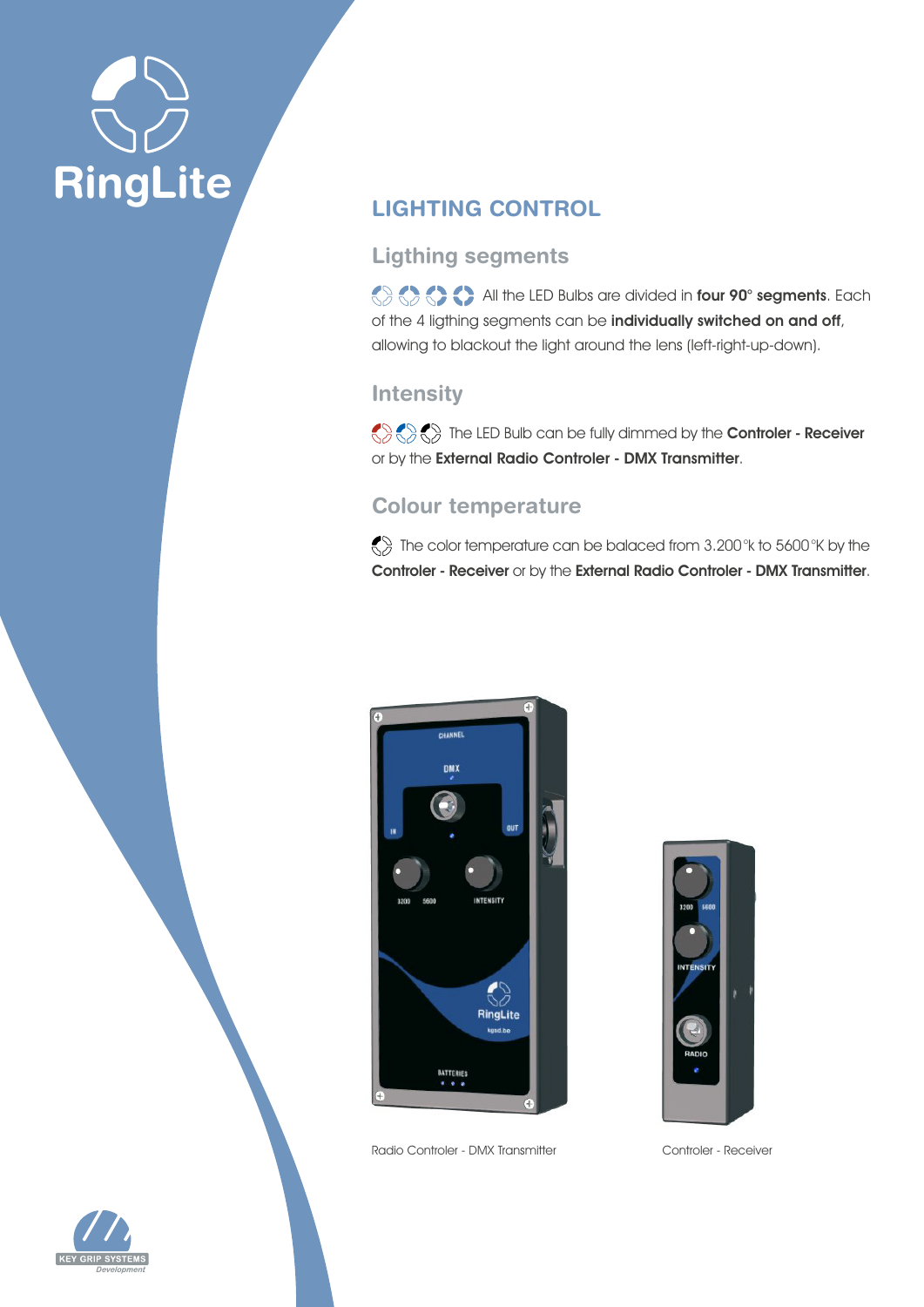# **RingLite**



**ITEMS**

RingLite Frame

LED Bulb Tungsten 3200°K



Ref : PGA 101 Ref : PGA 102

#### Front Ring Translucent



LED Bulb Daylight 5600°K



Front Ring White



# DMX Transmitter



Ref : PGA106 Ref : PGA107 Ref : PGA108

Ref : PGA 103 Ref : PGA 104 Ref : PGA 105

Adapter plate to 19/15mm Rod Clamp



Controler Receiver Power Cable



LED Bulb Power Cable



Ref : PGA 110 Ref : PGA 112



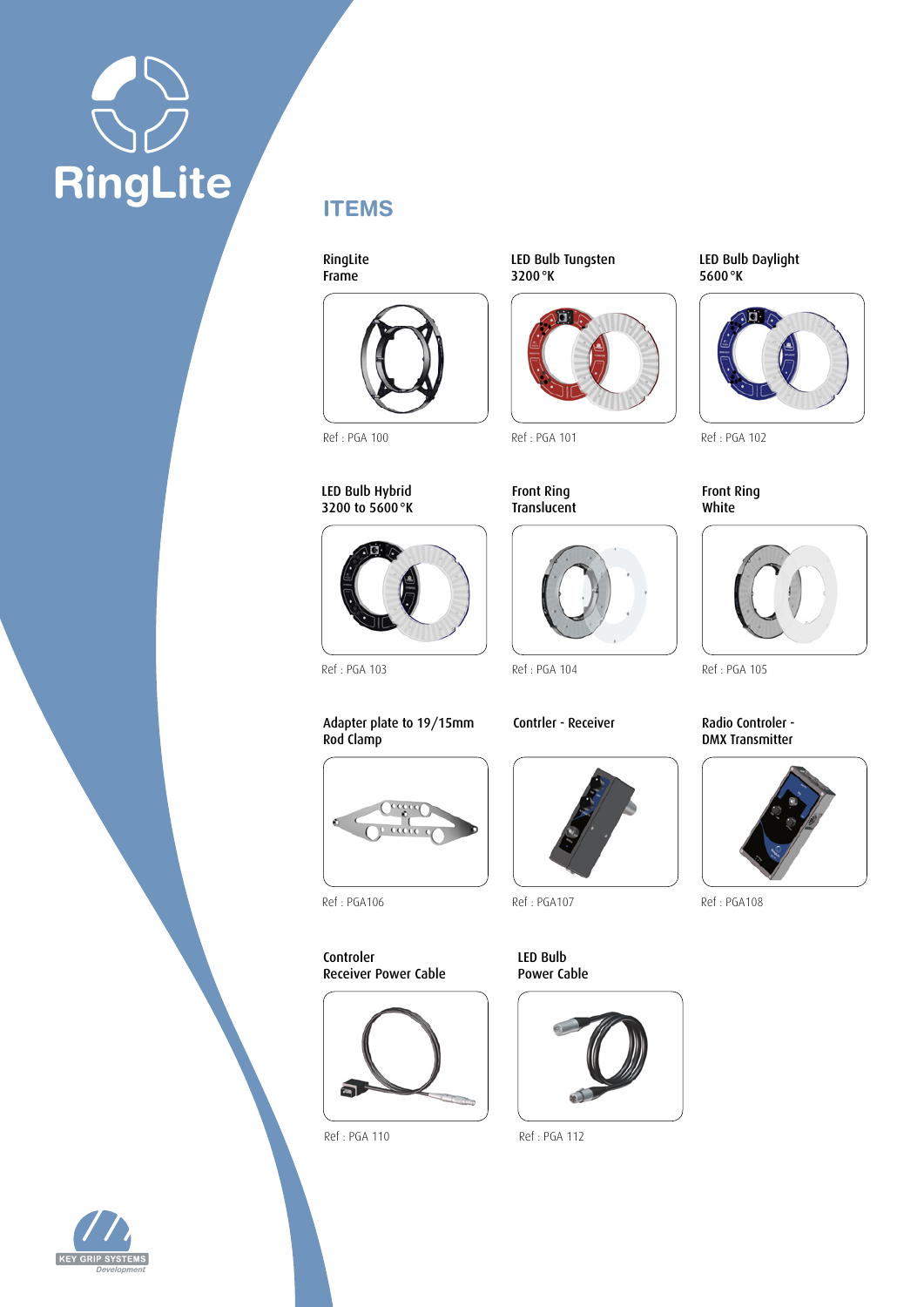

## **COMPATIBILITY WITH CAMERAS AND LENSES**

Compatibility RingLite / Matte Box - ARRI LMB 25



Compatibility RingLite / 19 and 15 mm (studio) rods clamp Wooden camera



Compatibility RingLite / 15 mm LW adapter Wooden camera



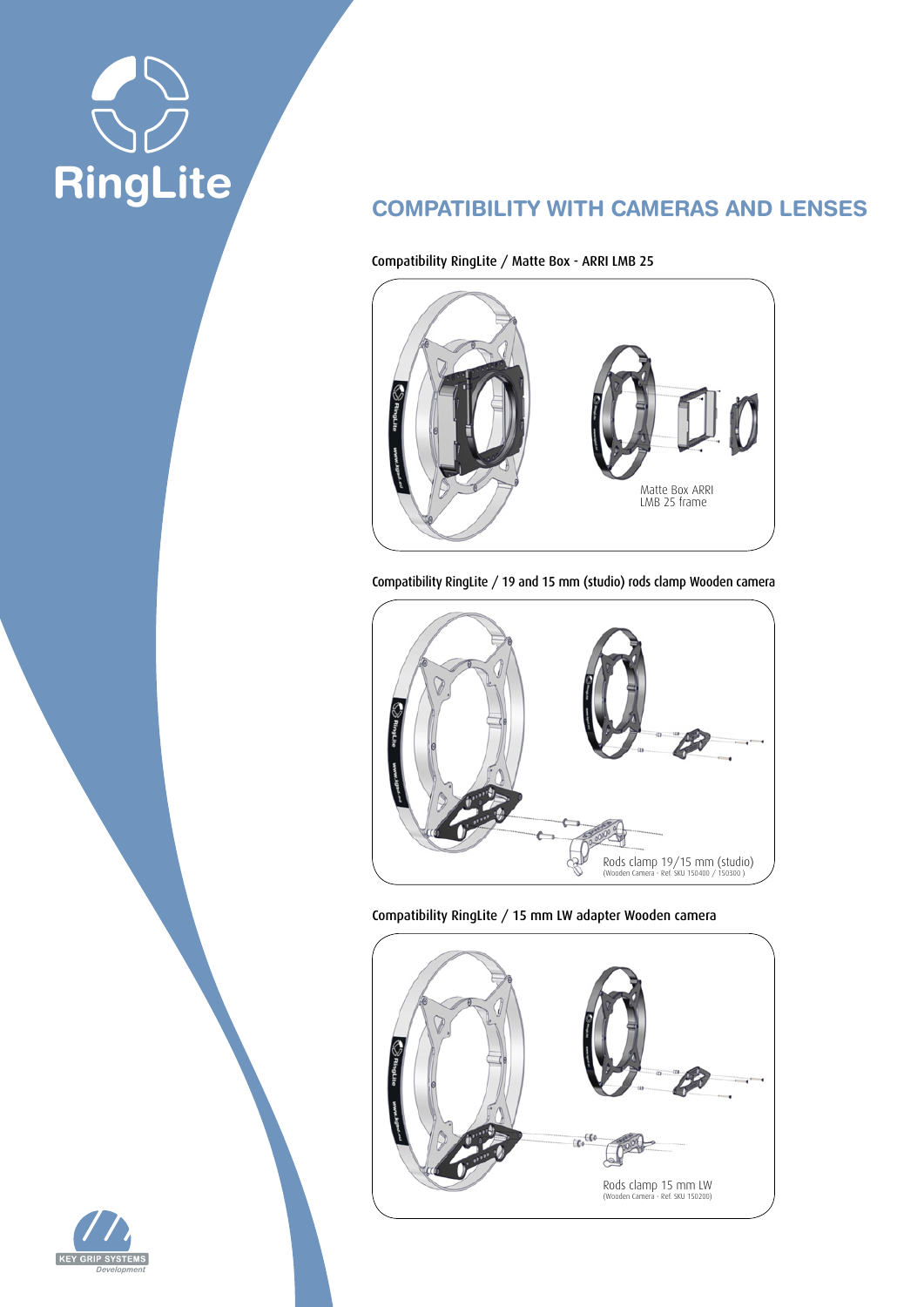# J **RingLite**

# **WIRING DIAGRAM**







**KEY GRIP SYSTE**